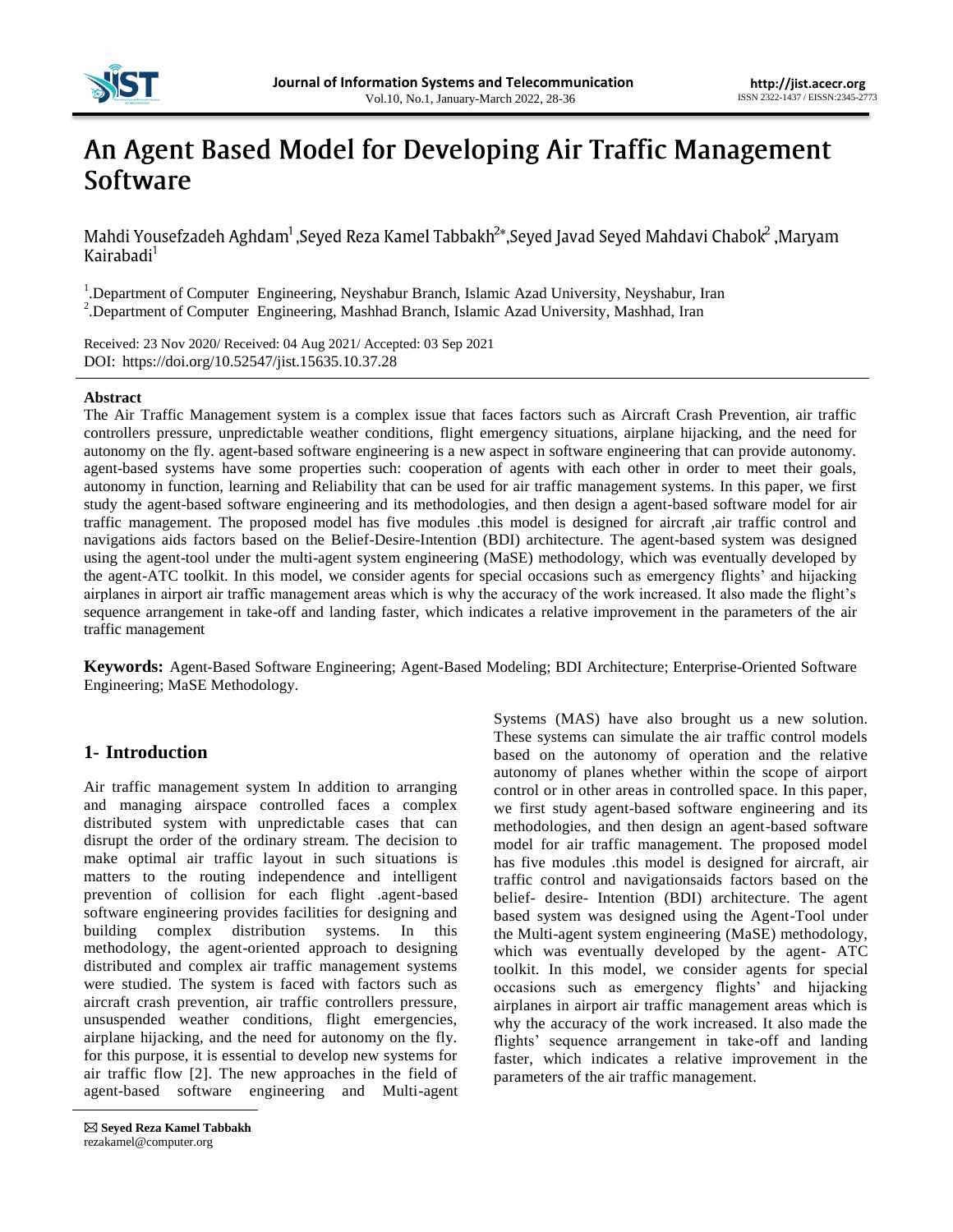The following sections of the paper have been structured, with Sect2. "Literature review" reviews the previous methods in the agent-based software of ATM field, Sect3. "BDI architecture" and sect4. "agent tool methodology design" describes the methodology of the agent system. In Sect5. "The MaSE- based analysis and design steps in agent tool" explain about how to Implementation of system. then in Sect6. "Analysis and design of the proposed model" implementation of the proposed model of air traffic management model and evaluates it; in addition, Sect. 8 has been dedicated to a conclusion.

# **2- Literature Review**

The study of the behavior of air traffic management (ATM) systems using modeling systems and simulation tools can aid in the development and optimizing of new methods of improving ATM performance. The agent-based software system was applied as a solution for developing models that capture air traffic decisions and interactions with an adequate level of detail [29].agent-based models gained popularity as an effective approach to modeling and simulating specific dynamics of ATM systems. Different agent-based approaches were applied in ATM studies concerning air traffic control (ATC). These agent-based models represent air traffic processes such as vehicle trajectories, collision avoidance, airport operation, etc. In this category of models, we can mention Air MIDAS [30], ACES [31], AgentFly [32] and tools such as AirTop [33] and CAST [34]. These approaches are capable of simulating how air traffic controllers manage aircraft as they fly and move in the airports with a high level of detail. For example, Air MIDAS simulates the behavior of the final approach of aircraft in the terminal airspace and their interaction between the pilots and the flight controllers for risk evaluation. ATM studies related to air traffic flow management (ATFM) have recently been performed using also agent-based approaches. In general, they simulate ATFM on the day of the flight [35].

# **3- BDI Architecture**

The BDI architecture or the belief-desire-intention (BDI) architecture is based on three concepts of belief, desire, and program. Belief is a statement of what the agent thinks about. BDI agents have a set of beliefs that are like the set of facts in law-based systems [4].



Fig 1. BDI Architecture Structure [4]

Tendency is the target state that the agent likes to achieve and the agent's plans are plans that tell the agent how to behave to achieve his or her intentions. An agent can have a program that triggers a specific activity. In this case, the agent will do exactly the same. Instead, the agent can have a program that can access a particular state. When a factor is committed to performing a specific activity or achieving a particular purpose, it promises to do so. Thus, the BDI will have a set of beliefs that will lead it to satisfy a set of tendencies. In order to achieve this, the BDI agent considers a set of options and chooses one or more of them. These options will now be operational [5,16].

# **4- Agent Tool Methodology Design**

Today, agents usage has considerably increased in computer systems. objectification methods are not able to meet the needs of agent-based software and require essential equipment, which is why software engineering developed from object-oriented to agent-oriented [8]. Openness, high software complexity, distributed data sources and control, and high flexibility are features of systems that the agent technology allows them to generate. The program also has the highest quality and productivity and has the lowest cost [10]. The role of software engineering is to provide models and techniques that facilitate the production and maintenance of the software. with the emergence of a new perspective on the production of software systems, programming languages, software tools and software engineering methods are also appropriate. factors are very similar to objects, but the view and characteristics that distinguish one factor from an object do not allow object-oriented methods to operate on systems based on the factor. For this reason, these systems require software engineering methods based on the unique features of the agents [9,11,12]. Various methodologies have been developed for analyzing and designing agentbased systems [14]. These methodologies can be categorized into two major categories. The first is the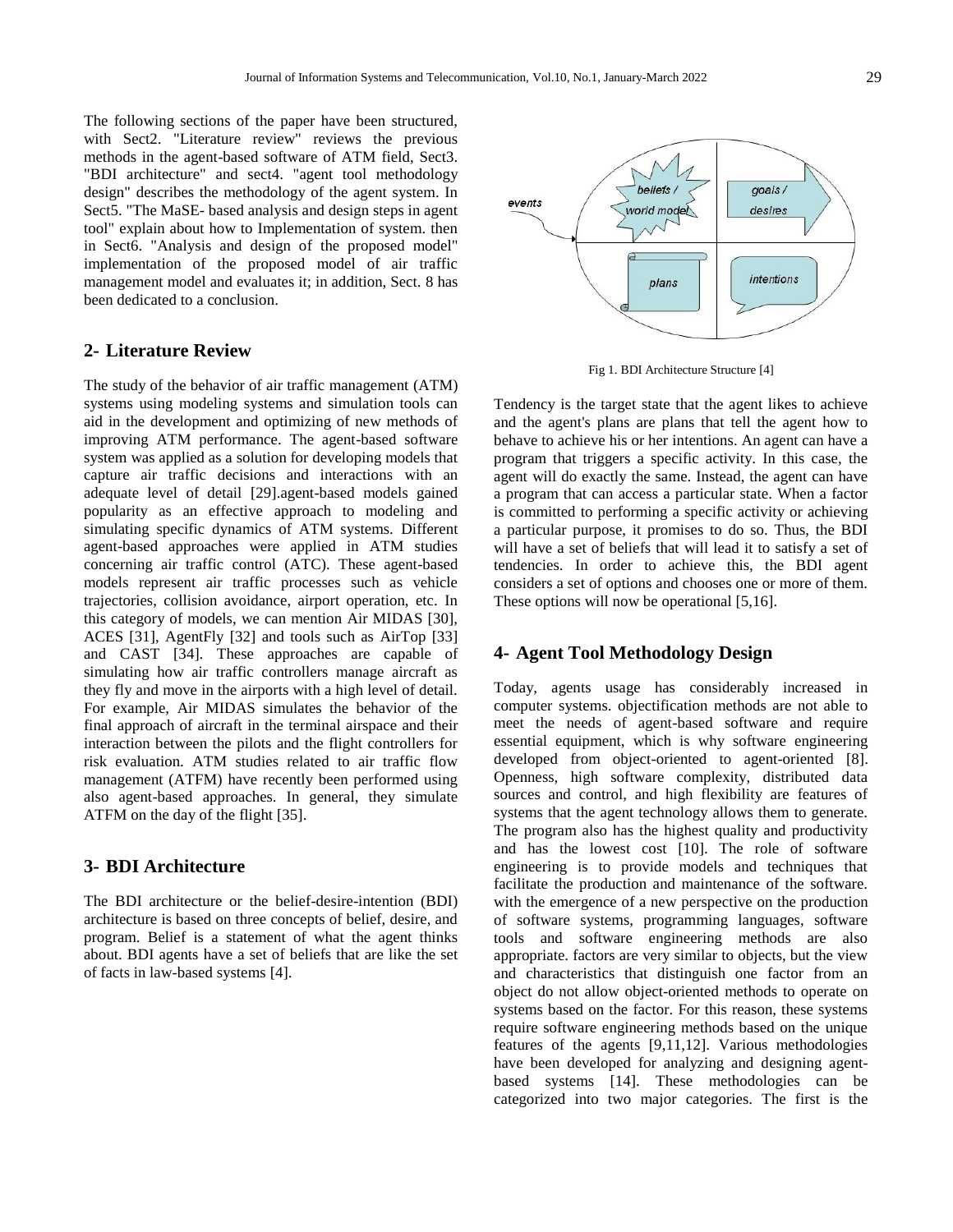methodologies that are based on the development of objectoriented software engineering techniques and their adaptation to the agent's perspective. These methodologies are Gaia, multi-agent system engineering: MaSE [16,17]. MESSAGE [13]. The second category is the methodology that develops engineering knowledge methods.MAS-CommonKADS [18]. CoMoMAS [19] are examples of these methodologies.



Fig 2. Design and analysis steps in the multi-agent system engineering: MaSE methodology [28]

MaSE is one of the software engineering methodologies for the operating system based on the operating system [10]. Which, in seven steps, passes through the stages of analysis and design, the software engineer implements the problemto-implementation definition [16, 17]. With the support of the agent-Tool tool that covers all stages of analysis and design and enables the production of code automatically [16, 17]. this methodology is considered one of the most important methodologies in the software engineering of agent-based systems. The MaSE methodology has been used in the fabrication and production of various systems, as well as various studies to address its shortcomings [22, 21,20,17].

# **5- The MaSE-based Analysis and Design Steps in Agent Tool**

## **5-1- System Analysis Steps**

The MaSE methodology consists of two main phases of analysis and design. the MaSE analysis phase consists of three main phases, "setting goals", "defining the applications", and revision of roles in the system [21] ,and the design phase related to topics such as the diagram and classroom conversation [10]. The design and analysis steps in this method are shown in (figure2). [23,22]

#### **5-2- Setting Goals**

The first stage of analysis in MaSE is the system's "goal setting" stage, which itself consists of two steps: "detecting targets" and determining the hierarchical chart of objectives. At the stage of diagnosing the objectives, using the definition of the system's requirements, the basic objectives of the system are identified. The "detection of targets" stage begins with the creation of a general scenario of the system. then, based on this scenario, the overall goals of the system are determined. In the stage of classification of goals, the goals set for the system are categorized hierarchically in the form of a tree.

## **5-3- Determine the Application Cases**

The purpose of this step is to identify a set of roles in the system and how they communicate. The "determination of its applications" phase consists of two steps, the creation of "application cases" and the creation of "order charts." In the process of creating "applications", the set of events that may occur in the system is defined. In the process of constructing sequence diagrams, based on the application cases created in the previous step, the order of events between the various roles is displayed using the "order chart".

#### **5-4- Role Reviewing Step**

"Role Revision" is the last stage of analysis in MaSE. The purpose of this step is to determine the final roles defined in the system appropriately for design and implementation in a multiprocessor system. At this stage, after the roles are identified, the "tasks" of each role are determined [20]. Each task is displayed using an infinite mode machine. In this case, the "Order Diagram" can be used as the starting point for specifying these state machines, which, in turn, can express the desired states in plain language, provided they are not ambiguous.

#### **5-5- System Design Steps**

The models created at the analysis stage are the input of the design stage at MaSE. The operating classes, the effects of each "conversation" on each factor, the internal architecture of the agents, and the "structural arrangement" of the software output system are the design stage [20].

#### **5-6- Create Operating Classes**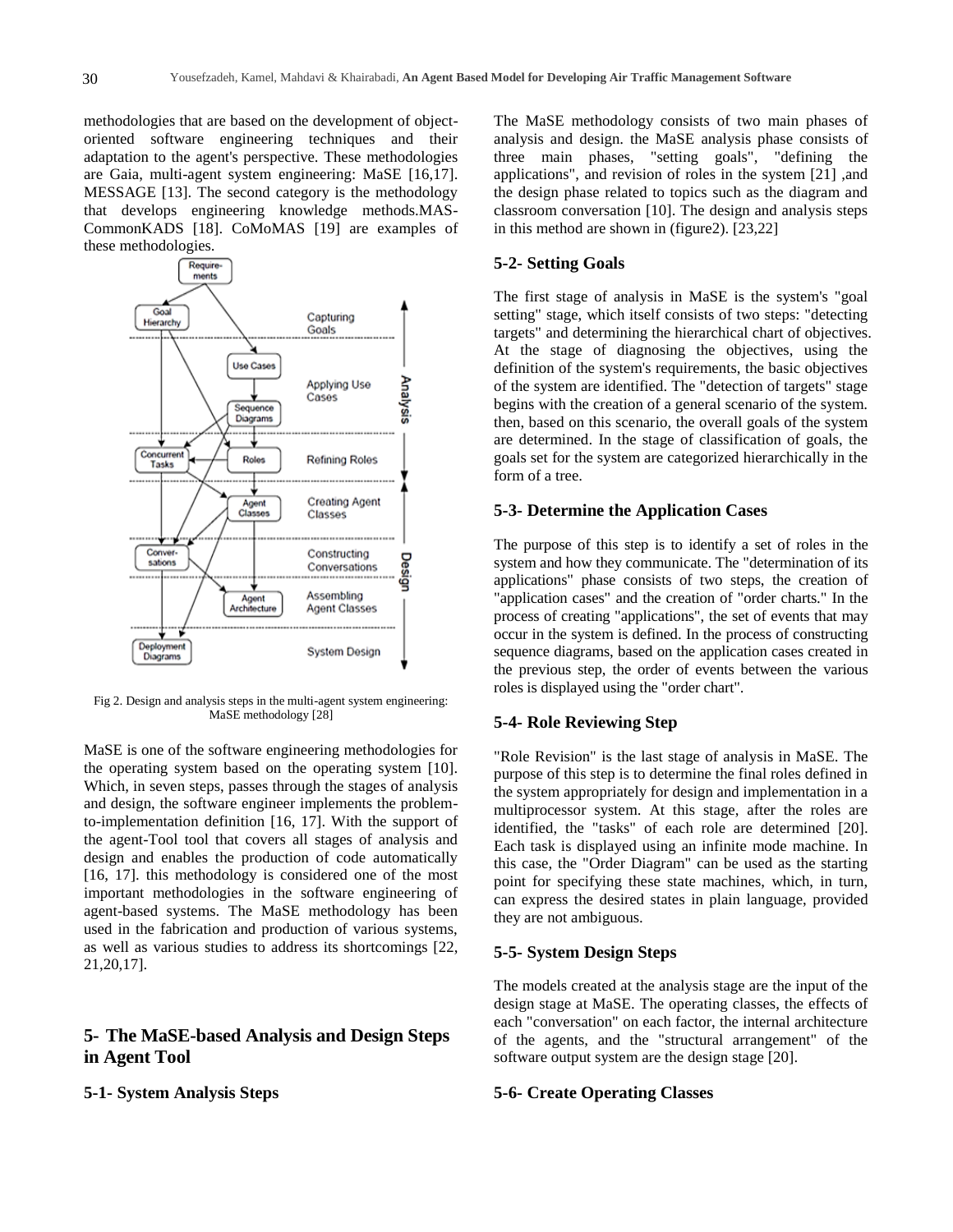The first step in designing is the creation of operating classes. At this stage, operating classes are created based on the roles defined in the analysis stage. The agents have different roles in the process of running the system.

#### **5-7- Stage of Dialogue Creation**

At this stage, for each connection, a finite state machine is drawn up for each of the agents involved in that connection. Messages in this section are defined based on UML contracts.

## **5-8- Step Combine Operating Classes**

At this stage, the internal architecture of the agents is determined. The internal classes of each type of agent are determined by a set of predefined components and by their combination [24]. The "reactive" agents have the response to the stimulus to the environment. Architectures based on this are based on specific rules. (figure 2)

## **5-9- Stage System Design**

The final stage in MaSE is the system design. At this stage, the actual examples of each agent in that system are displayed in the "structural arrangement" system diagram. The number, type, and location of each sample created in this section are indicated.

## **6- Analysis and Design of the Proposed Model**

The agents are very similar to objects, but the view and characteristics that distinguish one factor from an object do not allow object-oriented methodologies to be appropriate for in-system systems. For this reason, these systems require software engineering methods based on the unique features of the agents [13,12]. So far, various methodologies have been developed for analyzing and designing agent-based systems [14]. Air traffic has steadily increased over the past decade, and ICAO has predicted that annual traffic will double in 2030 compared to 2013. [25]. Air traffic controllers are responsible for ensuring that the flights" are safe and smooth, and if flights" are diverted from the main route, they should be able to quickly return to the main path and to do this, routes between each airport should be maintained [26].



Fig 3. the hierarchical representation of the objectives of the multi-agent system of air traffic control management

The air traffic system in a network has vertices that represent the geographic location that the airplane can cross over. [27] The goals of the multistage air traffic control system are based on the air traffic control scenario and optimal traffic arrangement and avoidance of any incident. On the other hand, these goals should be in such a way as to satisfy the demands of a system designed in the form of artificial intelligence technology based on multitasking systems, which is to solve the existing problem and not complex the problem. As explained in the previous section, the objectives of our proposed model are categorized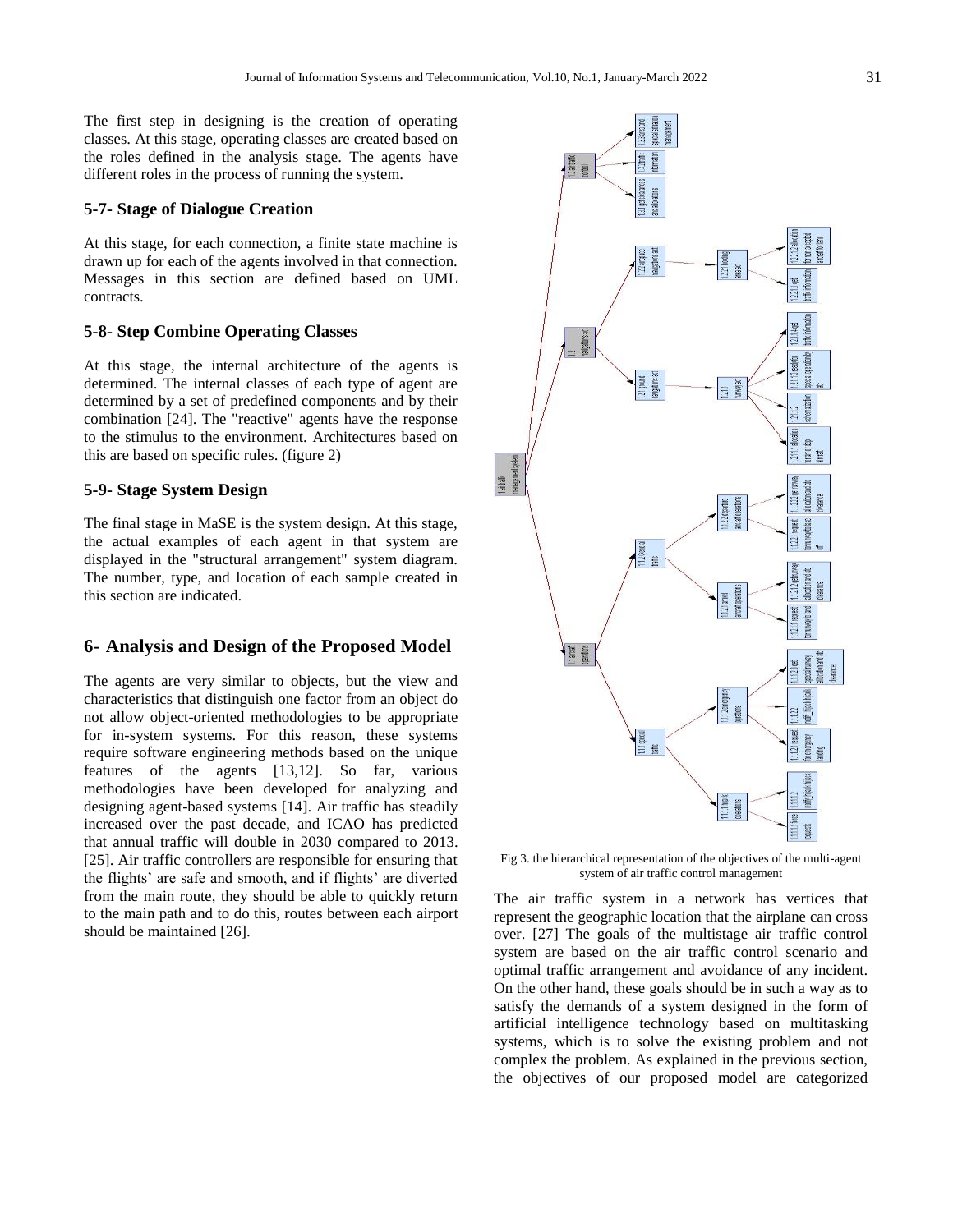according to the MaSE methodology and are presented as a hierarchical chart of objectives [20].

## **6-1- Hierarchical Chart of Goals**

These goals are organized in three general categories, which outline the objectives of the operating groups in the system and the objectives of the system. It should be noted that in determining the objectives, the status of the system should be considered collectively or competitively, because in a multi-competitive system, there is usually a conflict between the goals of the agents and the objectives of the entire conflict system, and the profit of one factor of the system alone contrasts with the total profit of the system, but in collaborative multitasking systems, this is rare. Here, our system is a collaborative multimodal system, since its main objective is aeronautics and air

traffic control. The ultimate goal in controlling air traffic control is to optimize the arrangement of air traffic in the airspace and to avoid any disaster. But a multi-agent system has been created from a variety of factors, each with a specific activity and purpose. Each factor, while playing its role in the system, is actually looking for their goal, which we will achieve in the final conclusion of the activities and goals to achieve the main purpose of the system.

Given the three factors in our intelligent proposed model for controlling Air traffic the main purpose of the model is divided into three main subdivisions: aviation factor group goals, airborne mission group goals, atc task force objectives. For example, the objectives of the aircraft group are divided into two sub-divisions of the objectives of ordinary aircraft and the objectives of the special aircraft (at risk). Objectives of the common aircraft can be divided into two sub-groups of the objectives of the incoming aircraft and the objectives of the operating aircraft of the outboard, and then the objectives of the operating aircraft of the aircraft are divided into two categories: the allocation of the band for landing at the airport and the assignment of the band and the request for authorization of the ATC agent landing in the airport is divided according to the priority of the flight. In (figure3), is presented the hierarchical chart of the objectives multi-factor traffic control system.

#### **6-2- System Sequences**

In this section, we will detail the five sequence diagrams that result from the objectives and system operation.

## **6-2-1- Arrangement Diagram of the Incoming Airplane Landing Operation**

The incoming air carrier will send its flight information to the operating tower of the flight tower to assign the landing gear, as well as the incoming airline agents in the aircraft operating group to send their flight information. Upon receipt by the ATC agent, the agent sends a request for the occupation of the airport landing bands to the carrier's

airborne commander, and then the agent sends the request to determine the best condition for the sub-category landing bands which it sends itself. After identifying the best landing route, it sends its specifications to the ATC agent, and the agent sends the updated timetable to the ATC agent, after sending the assigned command to the target band. The ATC agent sends permission to assign the specified band to the intended aircraft. (figure. 4)



Fig 4. Arrival chart of the incoming airplane landing operation

#### **6-2-2- Arrangement Diagram Outboard Aircraft Lifting Operation**

The outboard agent sends a request to the flying tower to allocate the exit channel to the flight attendant. Also, the airliner sends flight information to the aircraft operating group. Upon receipt by the ATC agent, this agent sends a request for the occupation time of the airport take-off bands from the airport's airborne group, and then each of them reports their status (declaring readiness or being busy) to the agent ATC sends.

The ATC agent sends the assignment command to the desired band. The operating agent sends its updated timetable to the ATC agent. This agent sends the necessary permission to assign the specified band to the agent (aircraft) concerned. Of course, it should be noted that the ATC agent sends traffic information to the navigation agents in order to accelerate the system's performance. (figure.5)



Fig 5. Arrangement diagram of the lifting operation of the exits

**6-2-3- Arrangement Diagram of the Operation of Entering the Aircraft into the Holding Area**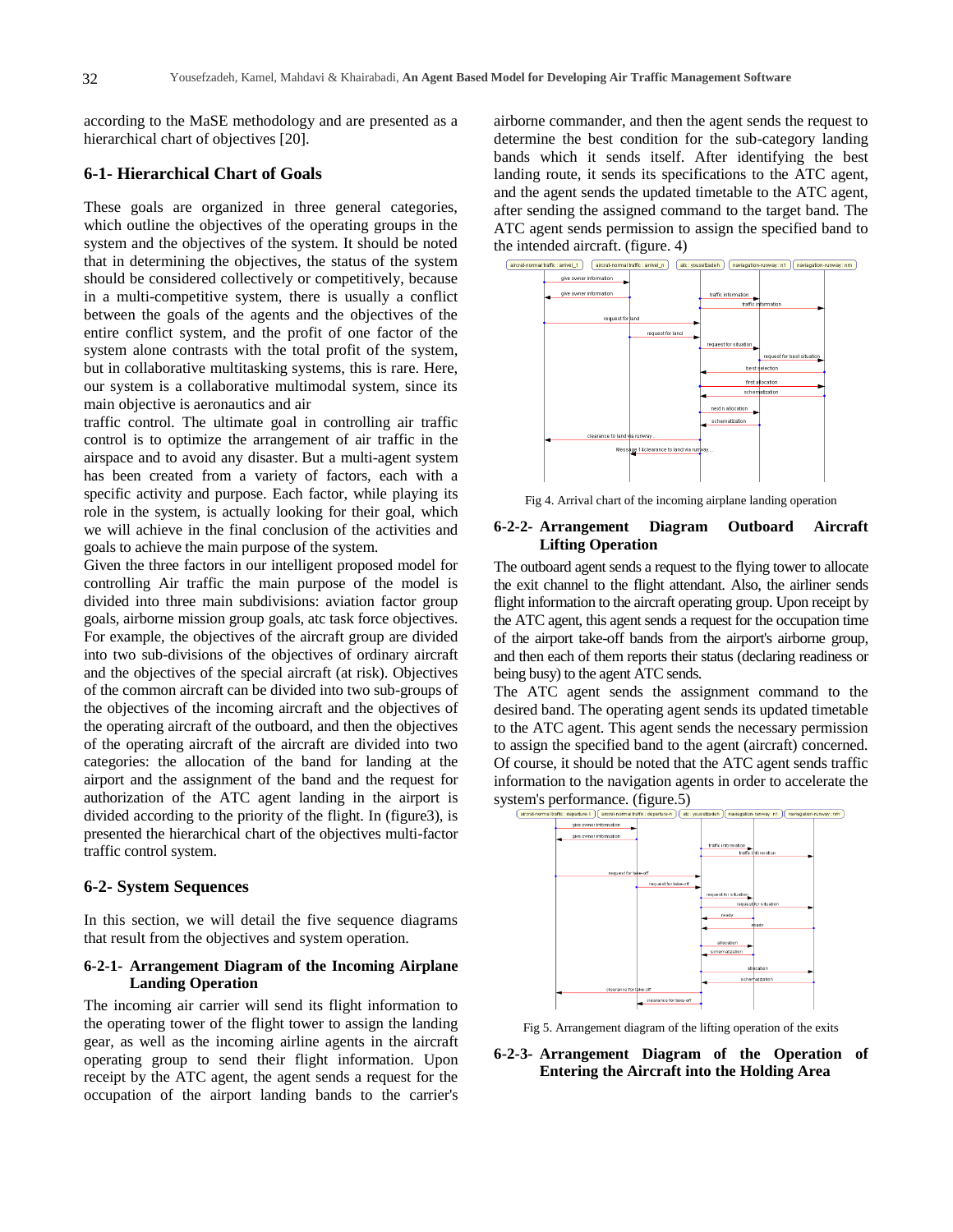The incoming air carrier will send its flight to the tower of the flight tower in order to allocate the landing gear. Upon receipt by ATC, this agent sends an application to the occupant of the airport landing bands to send the airline flight officer headquarters. The director of the navigational group after the survey and during the steps mentioned above, sends an answer to the fact that all the airport landing bands are busy with the ATC agent. The ATC agent then sends the agent (aircraft) a non-landing message. The ATC agent sends the flight traffic information to the navigation operator of the landing area, and then issues the decree to the operating agent (aircraft) and the license to start the hiding area project. (figure. 6)



Fig 6. Airplane Entry Operations to the Holding Area

#### **6-2-4- Flow Diagram Diagrams in Emergency Situations**

The agent also receives flight information from other aircraft agents. The ATC agent sends the traffic status to the airborne agents, and then sends a message to the emergency agent and alert mode to the navigation agent. After that, the ATC agent gives all the planes a decree decommissioning from the space specified for the emergency landing. (figure.7)



Fig 7. Operations Diagram of Emergency Operations

#### **6-2-5- Arrangements for Aircraft Operations During the Hijacking**

The airplane hijacking agent's airborne agent will send the flight agent to the flying tower and other flying agents (onboard aircraft). The ATC agent sends the traffic status to airborne agents, and then sends a hailing message and requesting an alert status to the agents, including the landing gear and the holding area. The ATC agent then orders all planes to be ready for artificial traffic creation to limit the abducted airplane's space. The abducted aircraft agent sends requests to the ATC agent, and the ATC agent tries to meet

their apparent needs by helping them from the virtual traffic mode to the abducted aircraft, sending messages that control and dispose of them from the urban and rural spaces. (figure.8)



Fig 8. Arrivals of airplane operations during the hijacking

## **6-3- Graph of the Expression of Roles and Tasks**

As described in Section 6-2, the "review roles" stage is the most important stage in MaSE's analysis. The goal of this step is to determine the roles defined in the system appropriately for design and implementation in a multi-purpose system. In the proposed model for air traffic management multifunctional system, according to classified objectives, several roles such as normal-type aircraft (inertial, outbound, local), abducted aircraft, emergency planes, flight controllers, flight bands (landing, take off), stops and so on. At this stage, after the roles are identified, the "tasks" of each role are determined. Given the sequence diagrams described in the previous section, which are described in detail, after the determination of the roles, it is time to determine the tasks. In our proposed model for the air traffic control multitasking system, tasks are divided into two categories: data processing (traffic and airport information) and flight instructions (requests, commands, issuance of licenses, etc.). "The role of flight attendance" also has a supervisory and supervisory role. Each of these roles includes and follows the specific objectives described in the hierarchical objectives. (figure.9)



Fig 9. Graphs of Expressions of Roles and Function

**6-4- Charts for Designing Operating Classes and their Combining Expressions**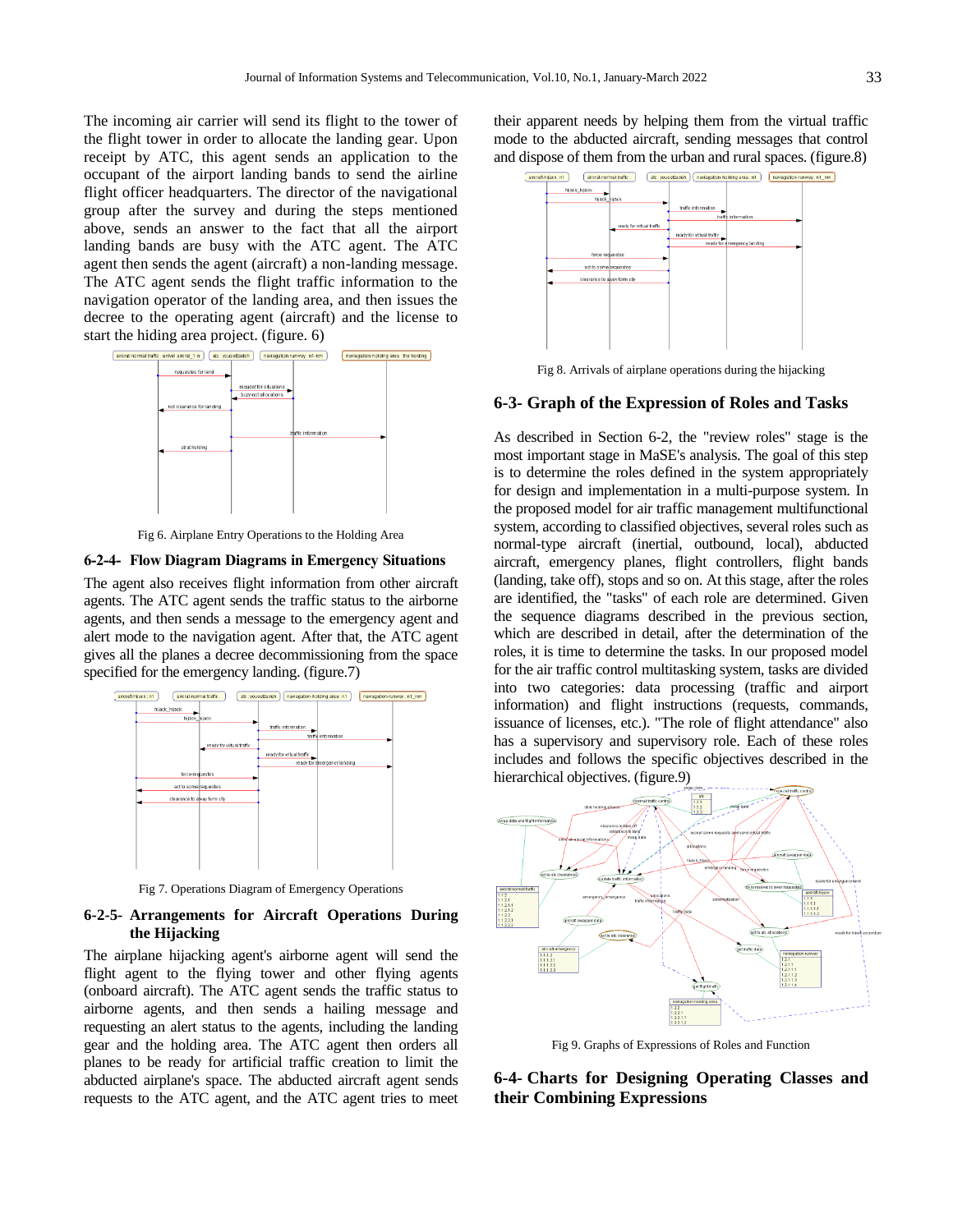At this stage, operating classes are created based on the roles defined in the analysis stage. Factors play different roles during the process of system execution. In our proposed model for air traffic control management, based on the criteria mentioned, three functional class groups are considered, which include the operating group of flight care, the aircraft operating group, and the aeronautical operating group. The factor group is the facilitator of the operation mini the "reactive" factors have the characteristics of the stimulus- response to the environment. Architectures based on this are based on specific rules. (Fig.10)



Fig 10. Design Diagrams of the Operating Classes and Expressions of Their Combinations

## **7- Discusion and Results**

The goals have been regulated in the form of three subcollection which are indications of the agent groups" goals in system and system goals. To determine the goals , the situation of the system should be cooperative and or competitive, because ,in competitive multi-agent systems, there is a contradiction between agents goals and total goals system and the interest of an agent out of system contradicts with its total interest, but in a multi-agent system this problem is rare .

Here, our system has been determined with the kind of cooperative multi-agent systems, because our main goal is in the direction of stall speed and secure air traffic control.

On the basis of three agent bands in the suggested intelligent model to control air traffic, the major goal of the model is divided into three sub-classifications:

- aircraft agent group goals
- air navigational agent group goals
- ATC agent group goals

For example, aircraft agent group goal with two sub-structure:

- normal aircraft agent goals
- special agents goals(in risk)

also, normal agents goals are as follows:

- arrival (aircraft)agent goals
- departure(aircraft)agent goal

agents goals arrival (aircraft) are two sub-groups:

• request of allocating a runway to land in the airport

The runway allocation and request of license from ATC agent to land in the airport on the basis of flight priorities .Table 1 shows an example of flight priority rules derived from intelligent operating systems that help evaluate multi-agent consulting systems in air traffic management. Due to the increase of conditions and their combination, we will present some of the rules as an example in this table.

Table 1. flight rules in agent-base system

| rable 1. Hight fulles in agent-base system                                       |
|----------------------------------------------------------------------------------|
| 1- If aircraft arrival or departure from runway then aircraft movement into      |
| the wind                                                                         |
| 2- arrival aircraft has high preference than departure aircraft                  |
| 3- If aircraft arrival into the holding area then {                              |
| If aircraft input from part 1 then aircraft turn left and proceed to procedure   |
| "a" of holding area                                                              |
| If aircraft input from part 2 then aircraft turn right till radial 30 degree and |
| proceed to procedure "b" of holding area                                         |
| If aircraft input from part 3 then aircraft turn right and proceed to procedure  |
| "c" of holding area                                                              |
| 4- in arrival or departure if medium aircraft behind heavy aircraft then 2       |
| minute (minima time separation) shall be applied                                 |
| 5- in arrival or departure if light aircraft behind medium or heavy aircraft     |
| then 3 minute (minima time separation) shall be applied                          |
| 6- fighter aircraft same as light aircraft in priority.                          |
| 7- hijack and emergncy must be away from city.                                   |
| 8- if(aircraft[i][3].compareTo("arr")==0;                                        |
| 9-if(aircraft[i][1].compareTo("emergency")==0 aircraf[i][6]=5;                   |
| 10-if(aircraft[i][1].compareTo("air-amb")==0 aircraf[i][6]=4;                    |
| 11-if(aircraft[i][1].compareTo("sar")==0 aircraf[i][6]=3;                        |
| 12-if(aircraft[i][1].compareTo("vip")==0 aircraf[i][6]=2;                        |
| 14-if(aircraft[i][3].compareTo("dep")==0;                                        |
| 13-if(aircraft[i][1].compareTo("acft")==0 aircraf[i][6]=1;                       |
| 15-if(aircraft[i][1].compareTo("scramble")==0 aircraf[i][6]=5;                   |
| 16-if(aircraft[i][1].compareTo("air-amb")==0 aircraf[i][6]=4;                    |
| 17-if(aircraft[i][1].compareTo("sm")==0 aircraf[i][6]=3;                         |
| 18-if(aircraft[i][1].compareTo("sar")==0 aircraf[i][6]=2;                        |
| 19-if(aircraft[i][1].compareTo("vip")==0 aircraf[i][6]=1;                        |
| 20-if(aircraft[i][1].compareTo("normal")==0 aircraf[i][6]=0;                     |
| 21-if(aircraft[i][2].compareTo("heavy")==0 aircraf[i][7]=0.3;                    |
| 22-if(aircraft[i][2].compareTo("medium")==0 aircraf[i][7]=0.2;                   |
| 23-if(aircraft[i][2].compareTo("light")==0 aircraf[i][7]=0.1;                    |

# **8- Conclusion**

The use of intelligent agent-based systems in air traffic management is one of the important issues in the field of artificial intelligence knowledge and modern aeronautical sciences. In this paper, we tried to design a new model for a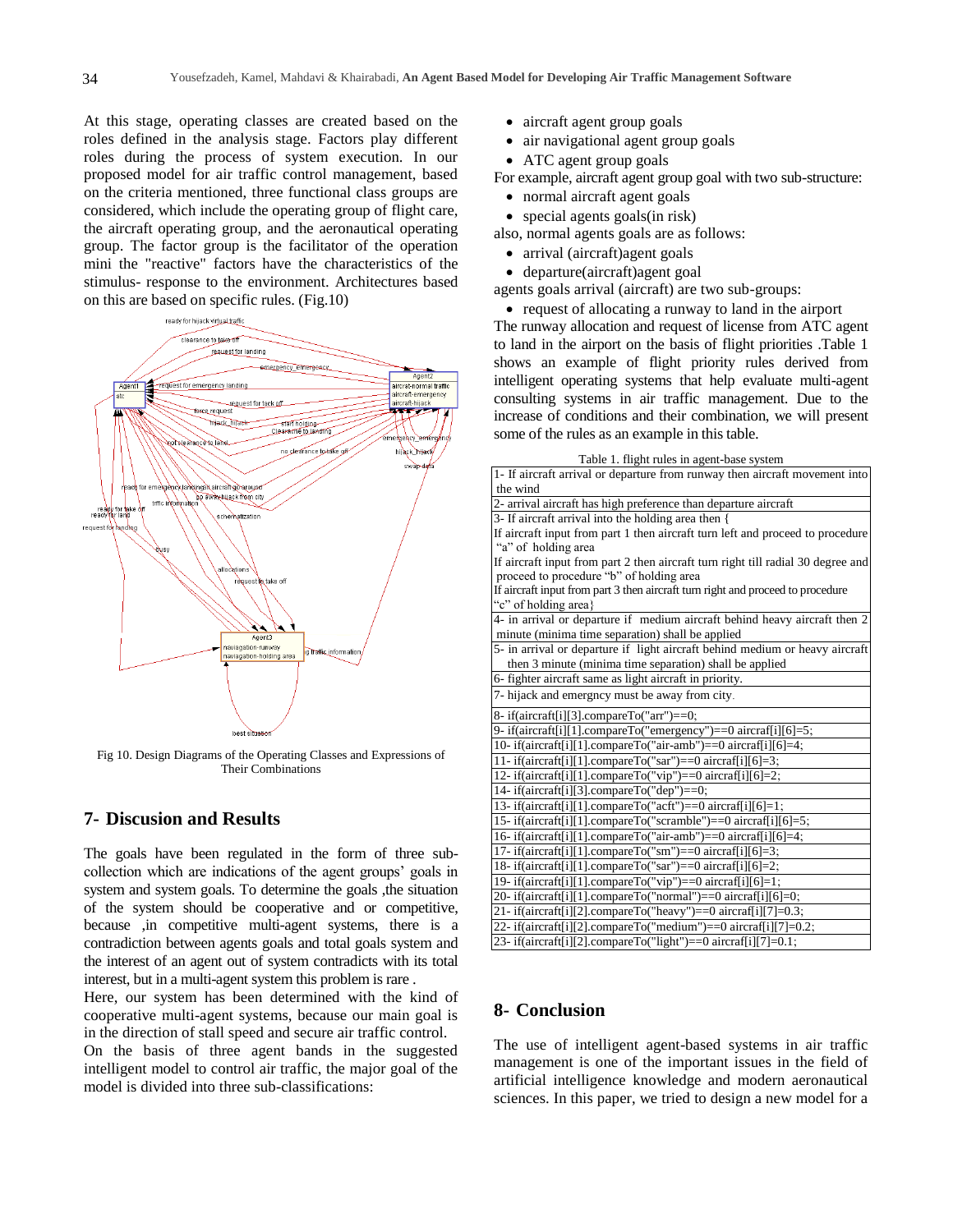multi-agent traffic management system. In this model, the structure of the agents and their interactions are selected based on the BDI model. Then the design of the multi-agent system and operating classes under the MaSE methodology was done using the agent tools. Due to the fact that there was a distinction between emergency and airlift control and other flights", the results of the system test showed a

#### **References**

- [1] F. Zambonelli, N. R. Jennings, and M. Wooldridge, "Organisational abstractions for the analysis and design of multi-agent systems," in International Workshop on Agent-Oriented Software Engineering, 2000, pp. 235–251.
- [2] ICAO, "Manual on Air Traffic Management System Requirements (doc. 9882)." p. 67, 2008
- [3] V. N. Drozdov, V. A. Kim, and L. B. Lazebnik, "[Modern approach to the prevention and treatment of NSAIDgastropathy].," Ėksperimental"naia i klinicheskaia gastroėnterologiia = Experimental & clinical gastroenterology, no. 2. pp. 106–110, 2011.
- [4] S. Zilberstein, "Book Review: "Multiagent Systems: a Modern Approach To Distributed Artificial Intelligence", Gerhard Weiss," International Journal of Computational Intelligence and Applications, vol. 01, no. 03. pp. 331–334, 2001, doi: 10.1142/s1469026801000159.
- [5] K. S. Obhan, "Multi-agent Systems: A Modern Approach to Distributed Artificial Intelligence By Gerhard Weiss.
- [6] V. Smirnova, "Multi-agent System for Distributed Data Fusion in Peer-to-Peer Environment," Masters Study, 2002.
- [7] M. Niazi and A. Hussain, "Agent-based computing from multi-agent systems to agent-based models: A visual survey," Scientometrics, vol. 89, no. 2, pp. 479–499, 2011, doi: 10.1007/s11192-011-0468-9.
- [8] B. Henderson-sellers, "Agent-based Software Development Methodologies What is an Agent?" 1997.
- [9] N. R. Jennings, "Agent-oriented software engineering," in European Workshop on Modelling Autonomous Agents in a Multi-Agent World, 1999, pp. 1–7.
- [10] E. Amini and F. S. Gharehchopogh, "Analysis and Design of New Secure Dynamic Structure for Increasing Modularity of ERP Systems."
- [11] N. R. Jennings, "On agent-based software engineering," Artif. Intell., vol. 117, no. 2, pp. 277–296, 2000.
- [12] F. Zambonelli, N. R. Jennings, and M. Wooldridge, "Developing multiagent systems: The Gaia methodology, ACM Trans. Softw. Eng. Methodol., vol. 12, no. 3, pp. 317– 370, 2003.
- [13] R. Evans et al., "MESSAGE: Methodology for engineering systems of software agents," Eurescom, Edin, no. September 2001. pp. 223–907, 2001.
- [14] C. A. Iglesias, M. Garijo, and J. C. González, "A survey of agent-oriented methodologies," in International Workshop on Agent Theories, Architectures, and Languages, 1998, pp. 317–330.

relative improvement in the parameters being evaluated. In further studies, to use deep learning networks methods such as recurrent neural networks (RNN) and long-short term memory(LSTM) in agent-based air traffic model design to increase the ATM accuracy

- [15] A. M. de Souza, C. A. R. L. Brennand, R. S. Yokoyama, E. A. Donato, E. R. M. Madeira, and L. A. Villas, "Traffic management systems: A classification, review, challenges, and future perspectives," Int. J. Distrib. Sens. Networks, vol. 13, no. 4, 2017, doi: 10.1177/1550147716683612.
- [16] M. O. Khozium, "Multi-agent system overview: architectural designing using practical approach," Int. J. Comput. Technol., vol. 5, no. 2, pp. 85–93, 2013.
- [17] N. Glaser, State of the Art: Knowledge Acquisition and Modelling. 2002.
- [18] G. Schreiber, B. Wielinga, R. de Hoog, H. Akkermans, and W. de Velde, "CommonKADS: A comprehensive methodology for KBS development," IEEE Expert, vol. 9, no. 6, pp. 28–37, 1994.
- [19] N. Glaser, "Contribution to knowledge acquisition and modeling in a multi-agent framework PhD Thesis," UHP Nancy I, pp. 87–127, 1996.
- [20] R. H. Bordini et al., "A survey of programming languages and platforms for multi-agent systems," Inform., vol. 30, no. 1, pp. 33–44, 2006.
- [21] L. Bianco, P. Dell'Olmo, and A. R. Odoni, New concepts and methods in air traffic management. Springer Science & Business Media, 2013.
- [22] International Civil Aviation Organization, "Global Air Navigation Plan for CNS / ATM Systems," Training, no. Doc 7300. 2002.
- [23] J. C. Hill, F. R. Johnson, J. K. Archibald, R. L. Frost, and W. C. Stirling, "A cooperative multi-agent approach to free flight," Proceedings of the International Conference on Autonomous Agents. pp. 1205–1212, 2005, doi: 10.1145/1082473.1082637.
- [24] D. Robinson, "A Component Based Approach to Agent Specification, Department of electrical and computer engineering Air Force Institute of Technology," M. Sc. Thesis, 2000.
- [25] R. Breil et al., "Multi-agent Systems for Air Traffic Conflicts Resolution by Local Speed Regulation To cite this version: HAL Id: hal-01342623 Multi-agent Systems for Air Tra ffi c Conflicts Resolution by Local Speed Regulation," 2016.
- [26] J. M. Canino, J. B. Portas, J. M. Molina, J. Garc\"\ia, and T. Magister, "A multi-agent approach for designing next generation of air traffic systems ," in Advances in Air Navigation Services , InTech, 2012.
- [27] D. R. Isaacson, A. V Sadovsky, and D. Davis, "Tactical scheduling for precision air traffic operations: Past research and current problems," J. Aerosp. Inf. Syst., vol. 11, no. 4, pp. 234–257, 2014.
- [28] Self, Athie L., and Scott A. DeLoach. "Designing and specifying mobility within the multiagent systems engineering ethodology." Proceedings of the 2003 ACM symposium on Applied computing. 2003.
- [29] Molina, Martin, Sergio Carrasco, and Jorge Martin. "Agentbased modeling and simulation for the design of the future european air traffic management system: The experience of